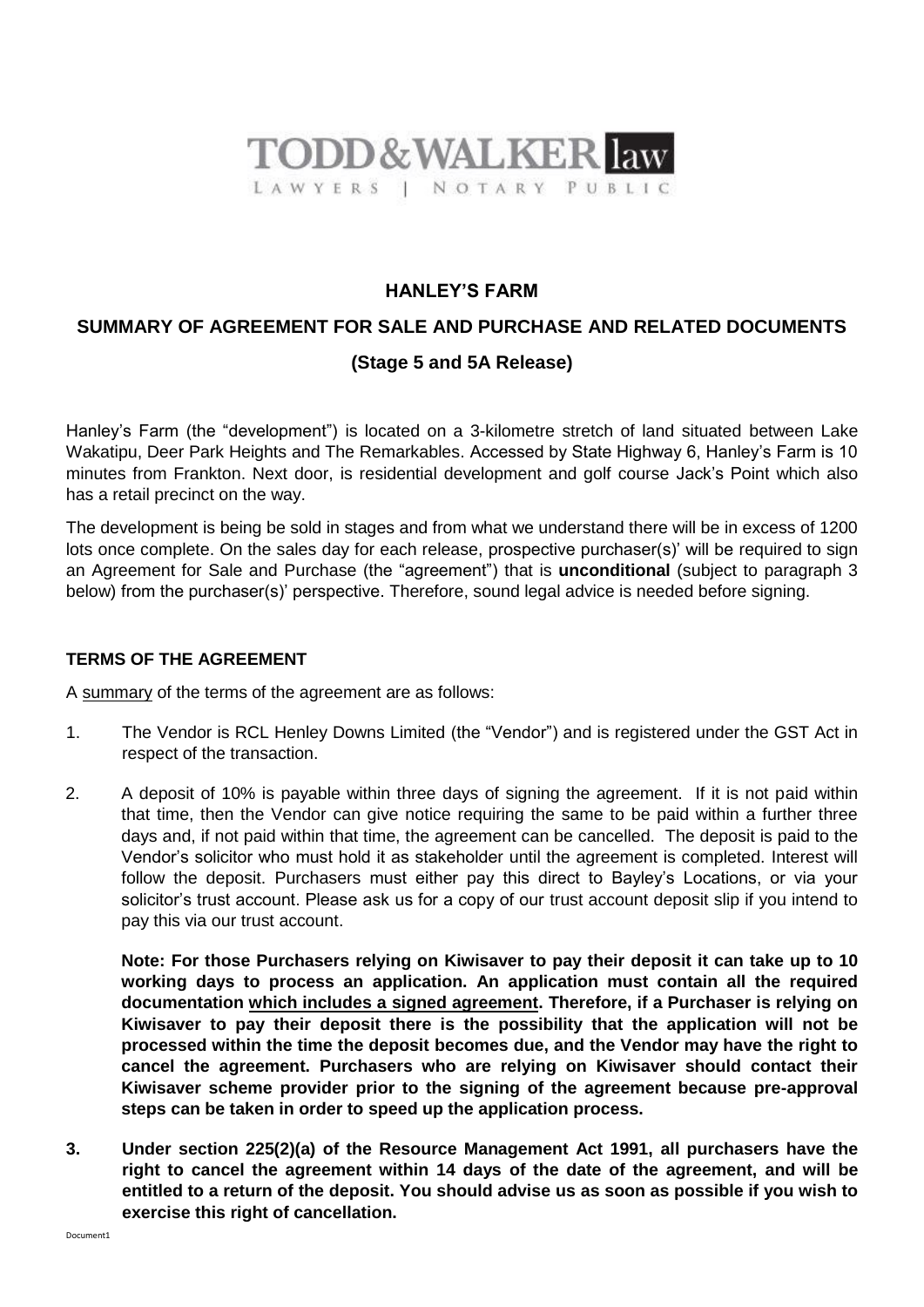- 4. The Purchaser is deemed to have accepted the Vendor's title in every respect, and is prohibited from making any objections or requisitions to the title.
- 5. The Vendor has up to three years to obtain title to the lot (subject to paragraph 27). While this period may seem generous, it is assumed the Vendor will wish to complete the development in the shortest possible time so that they can have access to the full purchase price. The first release took close to two years to obtain title.

**Note: Generally, a pre-approved home loan from a bank is valid for three months. Therefore, it is important to be aware that some banks are unlikely to grant pre-approvals because the above term establishes that title may not pass for up to three years. If a Purchaser intends on obtaining home loan pre-approval it is important that they talk to the banks as soon as possible.**

- 6. The agreement is conditional upon the Vendor obtaining all necessary consents for the development, and being satisfied that the development is economically feasible.
- 7. The agreement makes it clear that the design of the development may be changed by the Vendor at their sole and absolute discretion.
- 8. The certificate of title to issue to the Purchaser shall be subject to such restrictions, encumbrances, interests, covenants, or rights as required to complete the development and to obtain the requisite consents from the Queenstown Lakes District Council (the "QLDC") to enable the development to proceed.
- 9. The Purchaser is not entitled to cancel the agreement or any of its provisions (subject to paragraph 10 below) or make any claim for compensation or damages in respect of any issue relating to design, title, measurements, easements and encumbrances over the title, the longterm sunset date, or the formation of a residents association (the "Residents Association") to administer the development.
- **10. Area and measurements of the lots are approximate only. If there is any change in the area of a nominated lot, then the following shall occur:**
	- **(a) where any change reduces or increases the size of a lot up to 5%, then there will be no adjustment to the purchase price;**
	- **(b) where there is a reduction between 5% and 12.5% of the original area, then compensation will be payable based on the square metre rate originally paid;**
	- **(c) where there is an increase between 5% and 12.5% of the original area, then the price of the agreement will increase based on the square metre rate originally paid;**
	- **(d) where the area is reduced or increased in excess of 12.5% of the original size, the purchaser may cancel the agreement but not be entitled to any compensation other than the refund of the deposit paid;**
	- 11. **Subject to paragraph 10 above the Vendor can make any adjustments or variations to the development, home designs or design controls referred to in the agreement.**
	- 12. The Vendor may grant to any utility supplier the right to lay any pipes, cables (under or above ground) and provide any access ways over and above those shown for the indicative development attached to the agreement.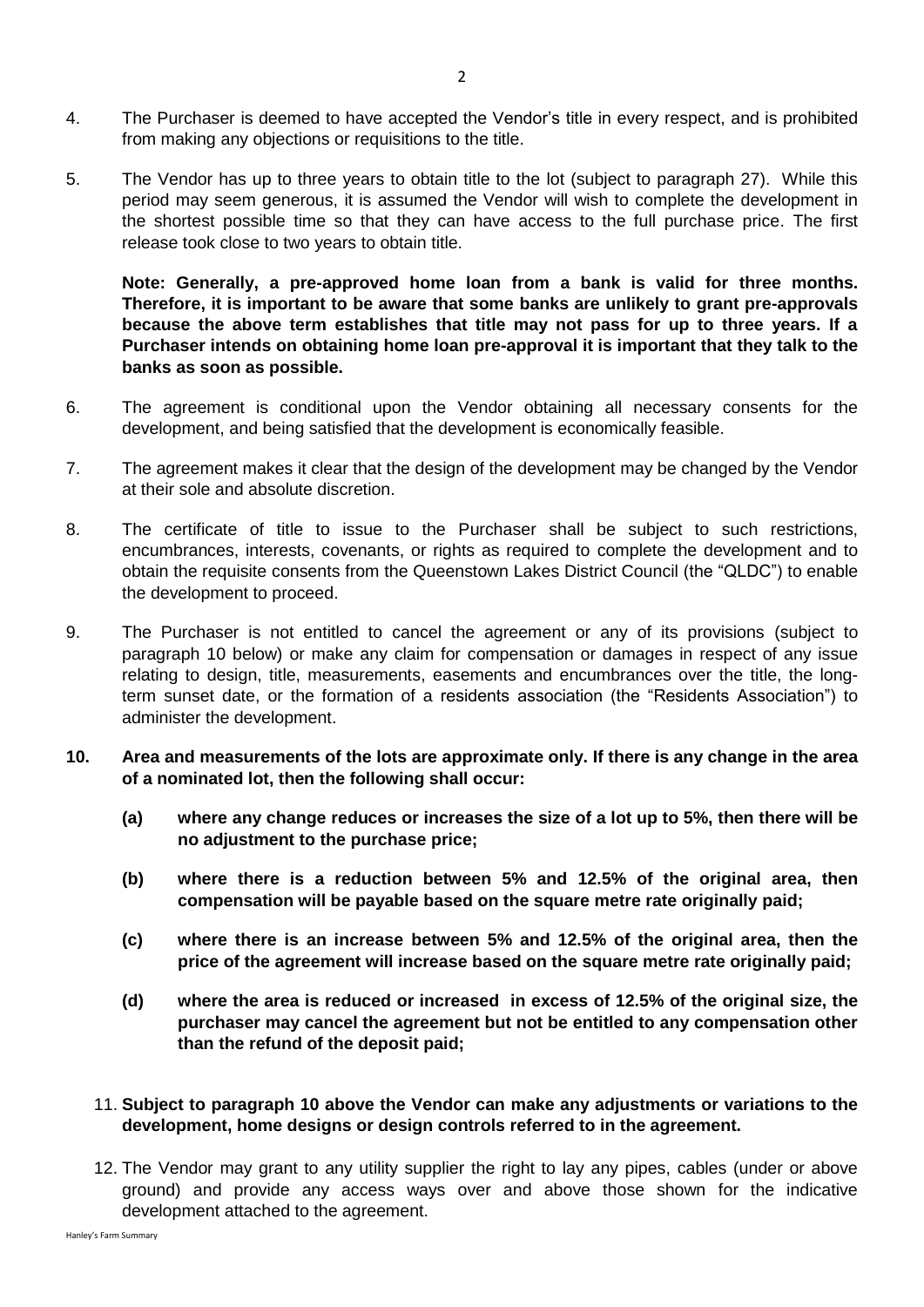- 13. The Vendor may impose height restrictions or further design covenants to protect purchasers' interests.
- 14. The Vendor may excavate, re-contour, lower and/or fill any of the sites.
- 15. The Vendor may amend the layout of roads and reserves shown on the plan.
- 16. In respect of any of the above, other than what is mentioned in paragraph 10 above, there is to be no liability for any damages or compensation payable for any such changes.
- 17. No warranty is provided that any facilities and/or reserves and/or access indicated on the plans are to be provided and they are deemed to be indicative only.
- 18. The Purchaser has no right to caveat the titles.
- 19. The Purchaser appoints the Vendor or nominee as their power of attorney to ensure the Purchaser meets their obligations under the agreement and to take steps to complete the development.
- 20. The Purchaser must comply with all design controls.
- 21. **If a Purchaser is found to be in breach of any design controls then they must remedy the breach or may be required to pay 10% of the purchase price or the then capital value of the Lot (whichever is the higher) for every year that the breach continues.**
- 22. Prior to settlement the Vendor may register a land covenant or an encumbrance in relation to the land in favour of the Vendor's remaining land, as the Vendor in its sole discretion sees fit.
- 23. Purchasers will not be able to object to any application the Vendors make for any resource consent for any development of the site (including future stages) and, if called upon to do so, are required to give their written approval or support in respect of any resource consent or other planning approval.
- 24. Purchasers will not be able to make a complaint against any contractor or consultant which relates to the Vendor's land (or any part of it).
- 25. The Vendor shall at its cost supply power, water, stormwater, sewage and telephone services to the boundary of the lot and all costs of connection to services will be the responsibility of the Purchaser.
- 26. **Settlement is required by 3:00pm within 10 working days after the purchaser is advised that title is available.**

**Note: This provides enough time to process the Purchaser's Kiwisaver application if it is to be used towards settlement (provided the application is submitted correctly).**

27. The Purchaser may cancel the agreement at the later of the expiration of three years after the date of the agreement, or three years after the date that the consent for the stage of the Vendor's development in which the lot is situated issues. This clause may conflict with your rights under s225 (2)(b) of the Resource Management Act 1991, which gives purchasers the right to cancel the agreement at the expiry of the later of two years after resource consent has been granted, or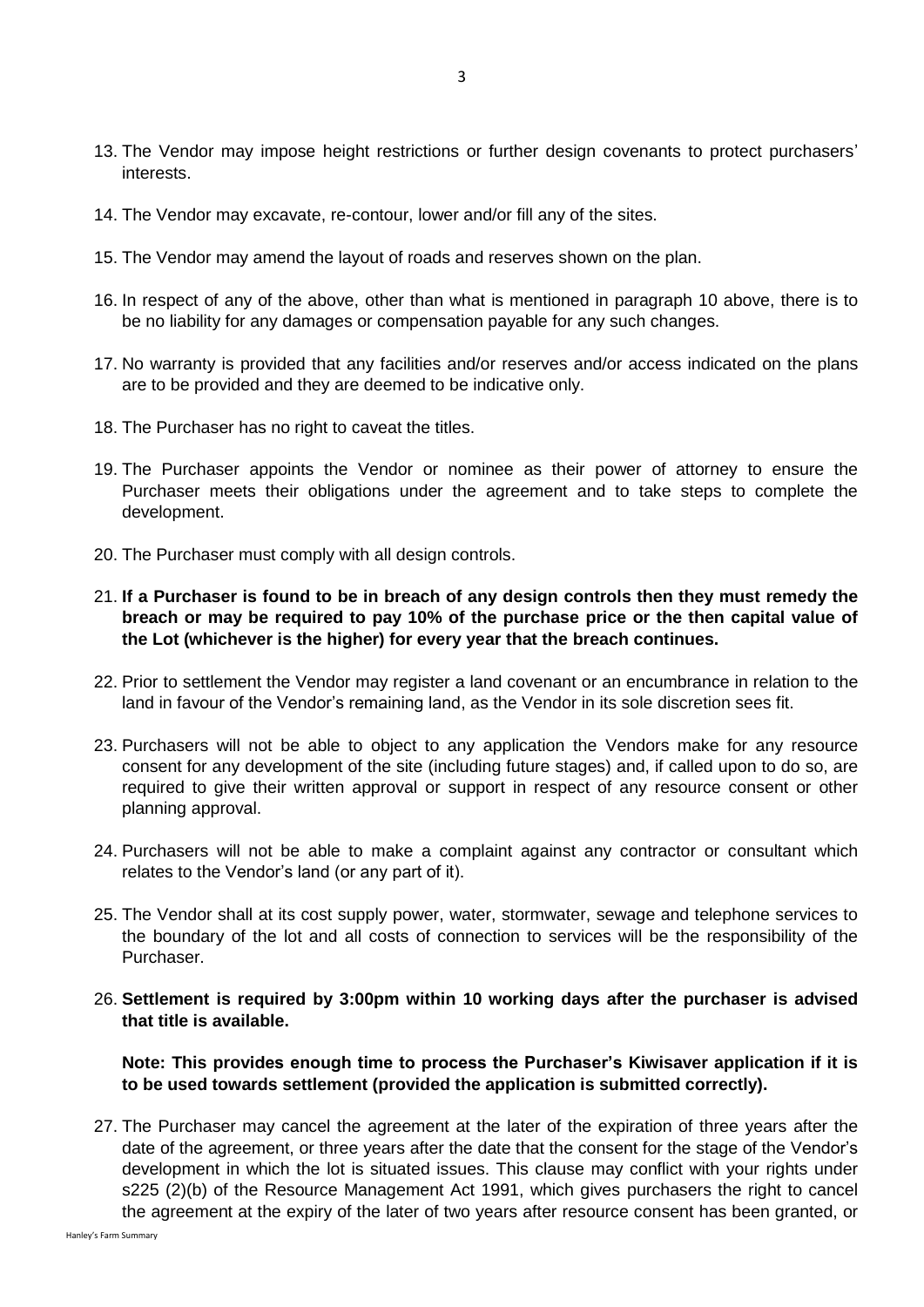one year after the date of the agreement if the Vendor has not made reasonable progress towards submitting a survey plan to the Council. **If at any stage you think you might want to exercise your right of cancellation under this provision you should let us know as soon as possible so that we can establish whether or not this applies.** 

- 28. **The Purchaser must commence construction of a dwelling on the lot (in accordance with the design guidelines) within 4 years of settlement.**
- 29. Purchasers will not object to methods employed to sell other lots within the development.
- 30. Purchasers will not object to ongoing construction in the development (including subsequent stages), and the Vendor shall make good any damage caused and shall not unreasonably interfere with the Purchaser's quiet enjoyment.
- 31. If a Resident Association is established the Purchaser will be required to join as a member and remain a member while they own the property.
- 32. **If the Purchaser wishes to on-sell an lot prior to settlement, the Purchaser must obtain the prior written approval of the Vendor. This consent can be withheld for any reason.**
- 33. If the Purchaser is a company the director or directors by signing the agreement personally guarantee to the Vendor compliance by the Purchaser.

## **DESIGN GUIDELINES**

The Design Review process is intended to promote design cohesion and ensure homes and landscaping are completed in a timely fashion. It is not intended to be onerous or require all homes to be built to an expensive specification. The Design Guidelines may be amended from time to time at the Vendor's discretion to reflect changes in design and building trends and amendments to legislation affecting building approvals. The siting and design of the Purchasers home is required to be approved by the Hanley's Farm Design Reviewer (HFDR) before obtaining building permits. It is mandatory that all plans and other relevant drawings are submitted to the HFDR for approval. A summary of the guidelines includes:

**1. Only one dwelling may be built on any one lot. Where more than one kitchen and/or laundry is provided on any lot, there shall be deemed to be more than one dwelling.**

**Note: This means that the lot can have no separate flats or units.**

- **2. Lots may not be further subdivided.**
- **3. All building works (aside from accessory buildings) must be contained within the building envelope. The building envelope can be viewed on the Purchasers title. Applications can be made to vary the dimensions of the building envelope.**
- 4. Lots with more than one street boundary or which have a reserve boundary are classed as corner lots. The design controls surrounding positions of windows, balconies, and building materials for these lots will be given extra attention to ensure a desirable outcome is achieved.
- 5. Buildings are to be setback a minimum of 4.5 metres and maximum of 5.5 metres from the front boundary.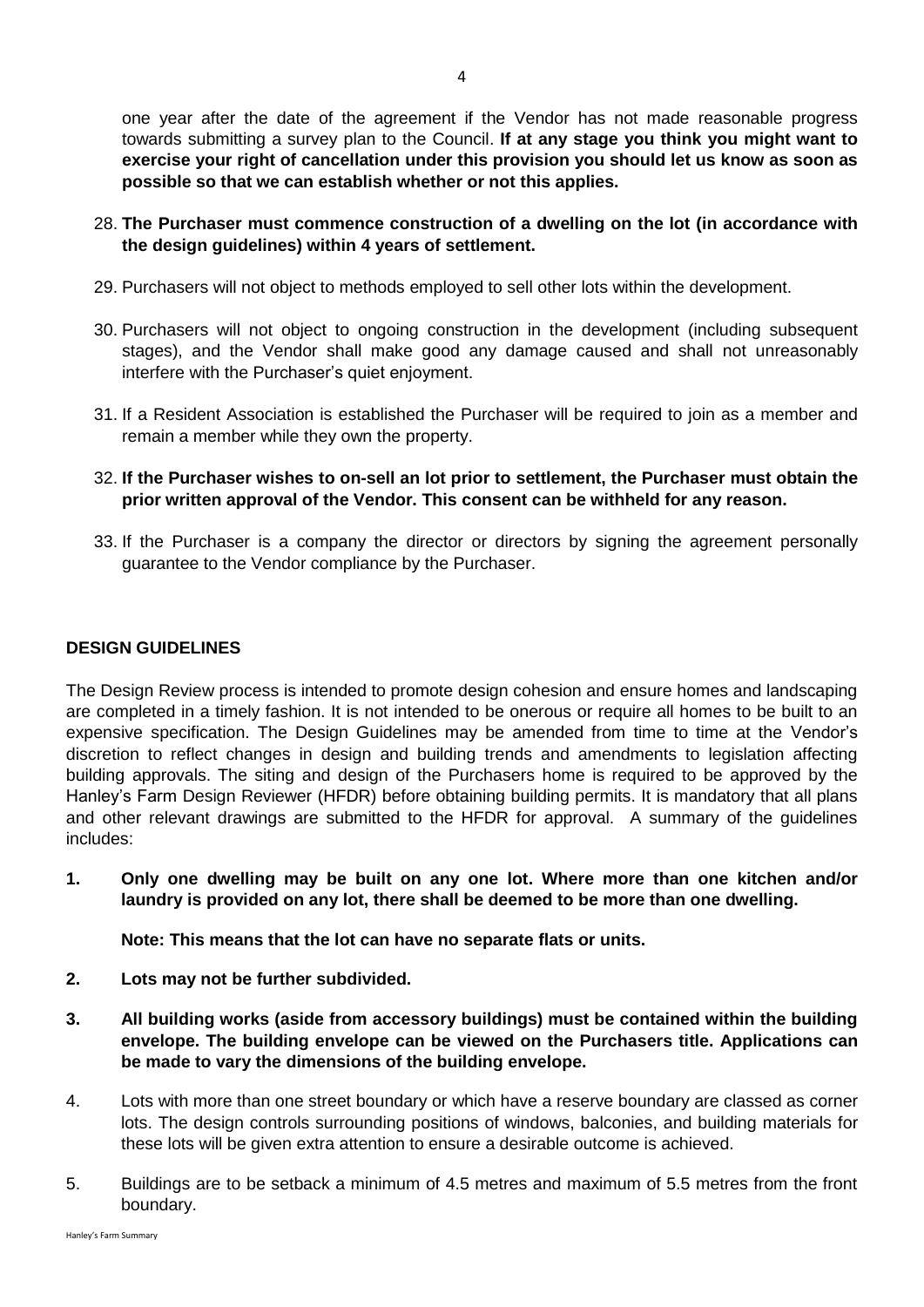- 6. Garages located on the primary street frontage must be located a minimum of 5.5 metres from the front boundary and be setback at least 0.5 metres behind the main façade of the dwelling.
- 7. Dwelling designs must be of a contemporary nature. The HFDR reserves the right to determine if a design meets these requirements.
- 8. Simple gable roofs are preferable. Roof pitches for primary dwellings should be between 20° and 40°.
- 9. To achieve design cohesion and minimise effects on the landscape, buildings are expected to be of predominantly recessive colours and relate to the surrounding environment (although some limited use of brighter colours is acceptable). Buildings are encouraged to use a variety of external materials.
- **10. Two dwellings of the same or overly similar front facade design shall not be built within three lots of the subject lot, this would include lots either side and opposite the Purchaser's lot. The final façade assessment decision will be at the discretion of the HFDR.**
- 11. Sheds and other detached accessory buildings (excluding garages) shall not exceed 12m2 in area and 3.5m in height. They should not be visible from the street.
- 12. No satellite dishes are to be visible from the road.
- 13. Driveways must be fully constructed within three months of the issue of the code of compliance for the dwelling being issued and not exceed 4.5 metres in width at the street crossover and can taper to the maximum width of the garage door or doors.
- 14. No letterboxes can be erected without prior approval of the HFDR and must form part of the application for approval.
- 15. Unless constructed as part of an integrated housing development or part of the Display Village, and only with the prior approval of the HFDR, no fences shall be constructed along the front or street boundary, or within the primary frontage setback. For side and rear boundaries solid fencing in vertical palings or battens to a finished height of 1.8 metres above original ground level shall be the standard form of fencing.
- 16. Exterior items and equipment (such as rubbish bin and recycling storage areas) should be screened from the street and public view.
- 17. All external plumbing including spa pumps/motors are to be concealed from public view. Downpipes and gutters are exempt from this requirement.
- 18. Clothes lines and drying areas shall be located so that they are not visible to public viewing.
- **19. Construction of all dwellings must be completed within 12 months of work commencing. Front yard landscaping (and side yard landscaping for secondary boundaries on corner lots) is to be completed within three months of the completion of the dwelling and the remaining landscaping within six months.**
- 20. The purchaser is to provide a planting plan showing all landscaping in the front yard (i.e. within 6.5m of a road boundary).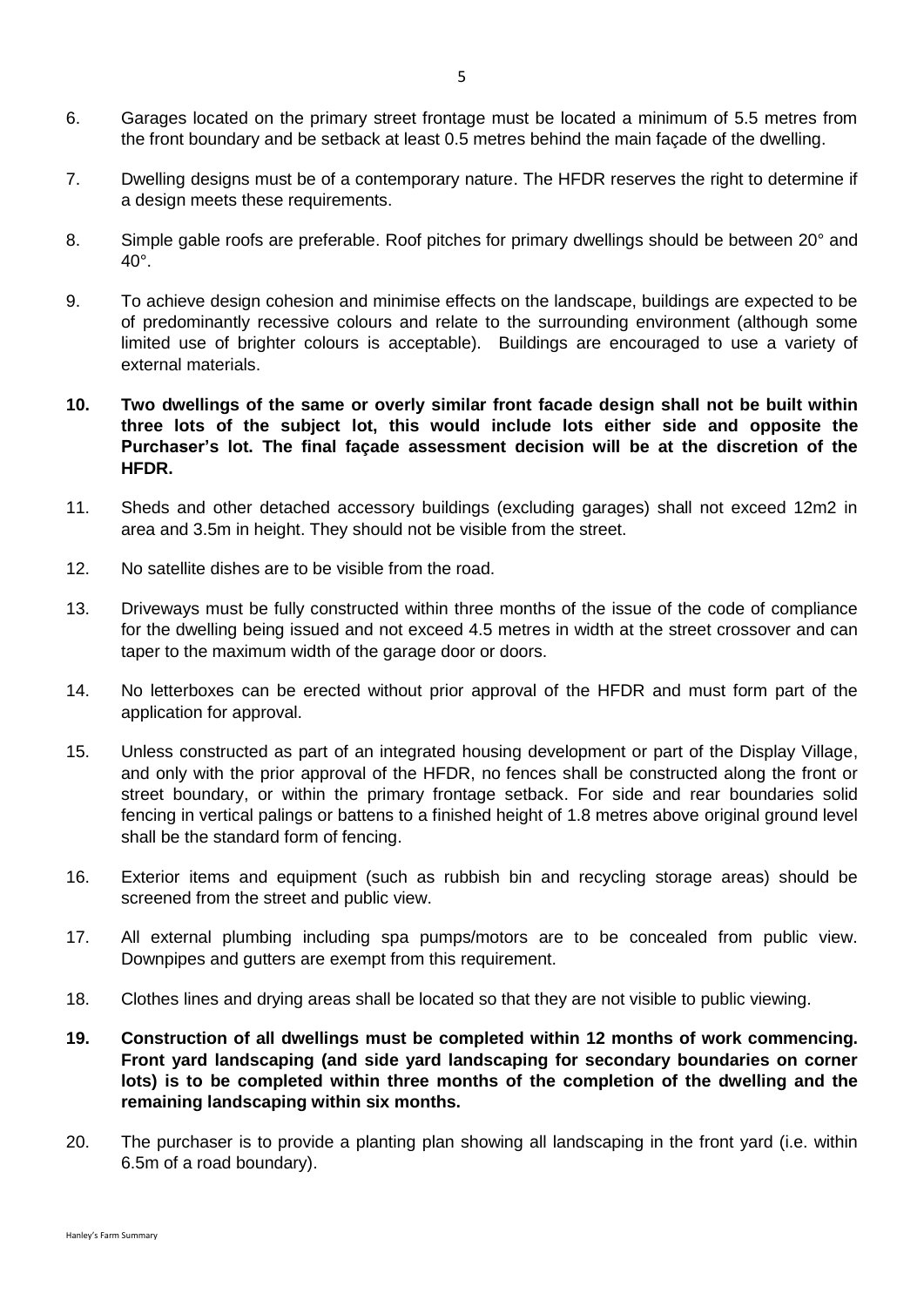# **LAND COVENANT**

When the titles issue, there will be land covenants registered against the titles which require compliance with the following:

- 1. The Purchaser must comply with all covenants established for the development at all times.
- 2. The covenants will run with the land and bind successors in title.
- **3. There is to be no occupation of dwellings until Code Compliance Certificates are issued.**
- 4. There are to be no trees planted that shall exceed 7.5 metres in height and no hedges within two metres of a boundary that shall exceed 1.2 metres in height.
- **5. Buildings capable of being used as a dwelling shall not have a floor area in excess of 60% of the total area of the lot or less than 30% of the total area of the lot.**
- **6. Plans must be approved by HFDR, and no changes are to be undertaken to the plans once approved.**
- **7. No extensions alterations are to be made without the prior approval of HFDR.**
- 8. No fencing to the roads, reserves, or open space of greater than 1 metre in height.
- 9. There is a restriction on species of certain trees that will grow 1.8 metres in height.
- 10. No accessory buildings above 3.5 metres in height are to be built or be situated in between the dwelling and any access route or road.
- 11. There is to be parking for two cars per lot at least one of which is to be inside a garage or carport.
- **12. The first Purchaser of a lot or the owner of bare land other than the Vendor shall not sell the lot until a residential dwelling has been constructed on the lot and a code compliance certificate for that residential dwelling has been obtained.**

**Note: This is unless the prior written consent of the Vendor has been given (as is the case with selling before settlement). This decision is at the sole and absolute discretion of the Vendor so can be withheld for any reason.**

- 13. A lot must be used for residential purposes and not trading, industrial or commercial purposes. Residential dwelling for a home enterprise use as permitted under the District Plan is not in breach of this covenant.
- **14. Construction to be complete within 12 months of commencement.**

### **15. Only one dwelling per lot.**

- 16. No further subdivision permitted.
- 17. Grass or weeds are not permitted to grow more than 30 centimetres.
- 18. Services, utilities and pipes associated with the provision of services are to be located underground.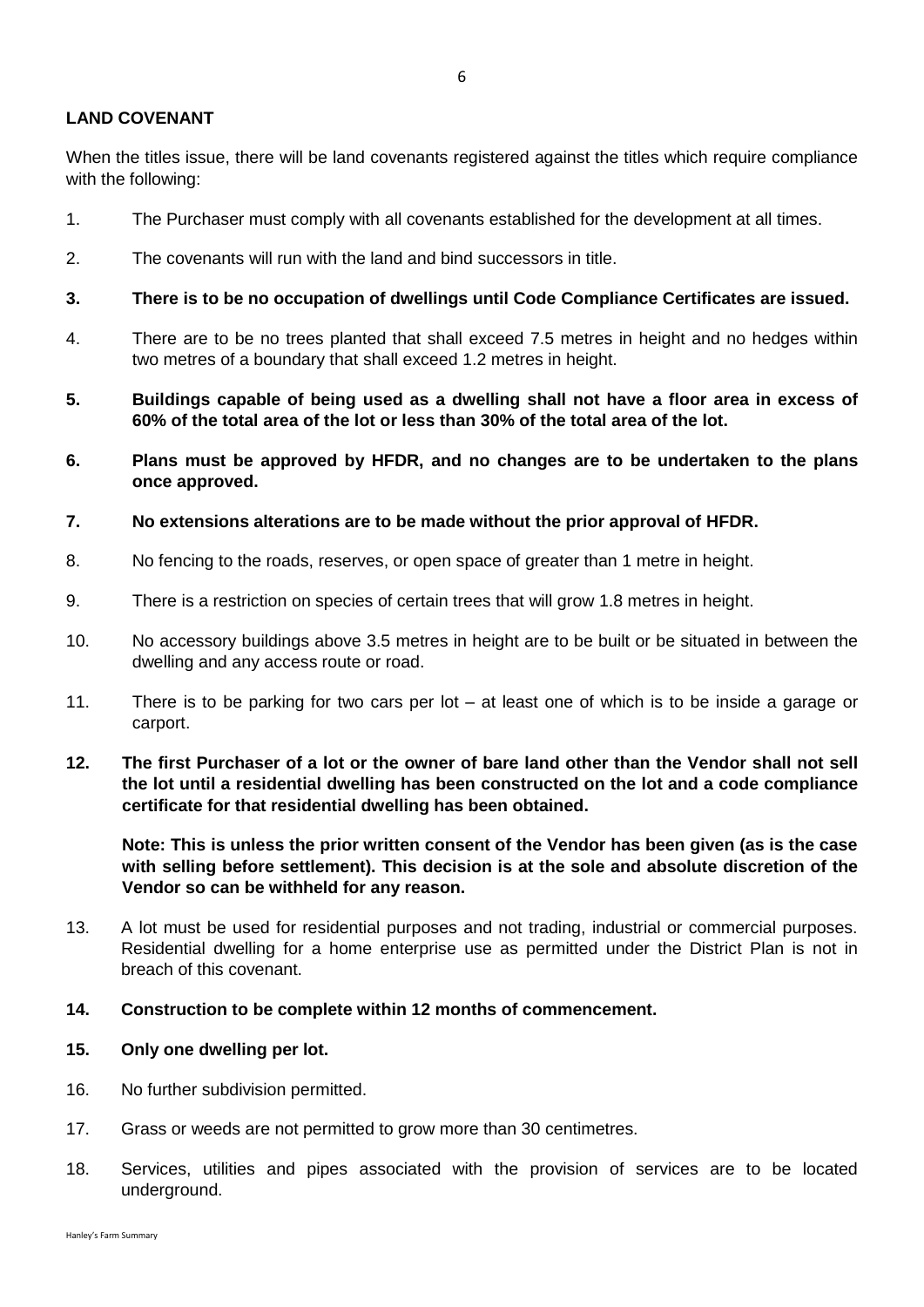- 19. Not to permit the parking of any vehicles which do not have current warrant of fitness and registration in view of any dwelling.
- 20. The Purchaser cannot use a house for a cattery, piggery or boarding kennels.
- 21. There is to be no parking of trucks or large commercial vehicles within any lot within the development.
- 22. Any gas cylinders and washing lines are to be screened.
- **23. The Purchaser cannot object to any proposed development by the Vendor (including future stages), and written approval and support for planning proposals must be promptly given where requested.**
- 24. In the event that the Purchaser fails to observe and perform any covenant, the Vendor or Residents Association has the right to do whatever reasonably necessary to remedy such failure at the cost of the purchaser.
- 25. The liability of the Purchaser in respect of the covenants is limited to the obligations and liabilities that accrue during the Purchaser's time as registered proprietor and only in respect of that particular lot.

A number of the above conditions are standard clauses for this type of development. The exceptions that we highlight are those we have noted in **bold** print.

We stress that the above is purely a summary of the specific terms of the agreement, design controls and covenants. Purchasers should read the agreements in full as, upon signing, it will constitute an unconditional and binding agreement.

TODD & WALKER Law are a boutique law firm with offices in Queenstown, Frankton and Wanaka, providing clients with experienced, valued, pragmatic legal advice. We regularly act for clients who are purchasing properties in subdivisions and developments in the Queenstown Lakes Region, so we are familiar with the various complexities involved. For more information about our team and services, go to [www.toddandwalker.com,](http://www.toddandwalker.com/) or see our facebook page https://www.facebook.com/toddandwalker

### **Reminder:**

- **For those Purchasers relying on Kiwisaver to pay their deposit it can take up to 10 working days to process an application. An application must contain all the required documentation which includes a signed agreement. Therefore, if a Purchaser is relying on Kiwisaver to pay their deposit there is the possibility that the application will not be processed within the time the deposit becomes due, and the Vendor may have the right to cancel the agreement.**
- **Generally, a pre-approved home loan from a bank is valid for three months. Therefore, it is important to be aware that some banks are unlikely to grant pre-approvals because title may not pass for up to three years.**

*Should you have any queries concerning the terms of the agreement you should not hesitate to contact us as follows:*